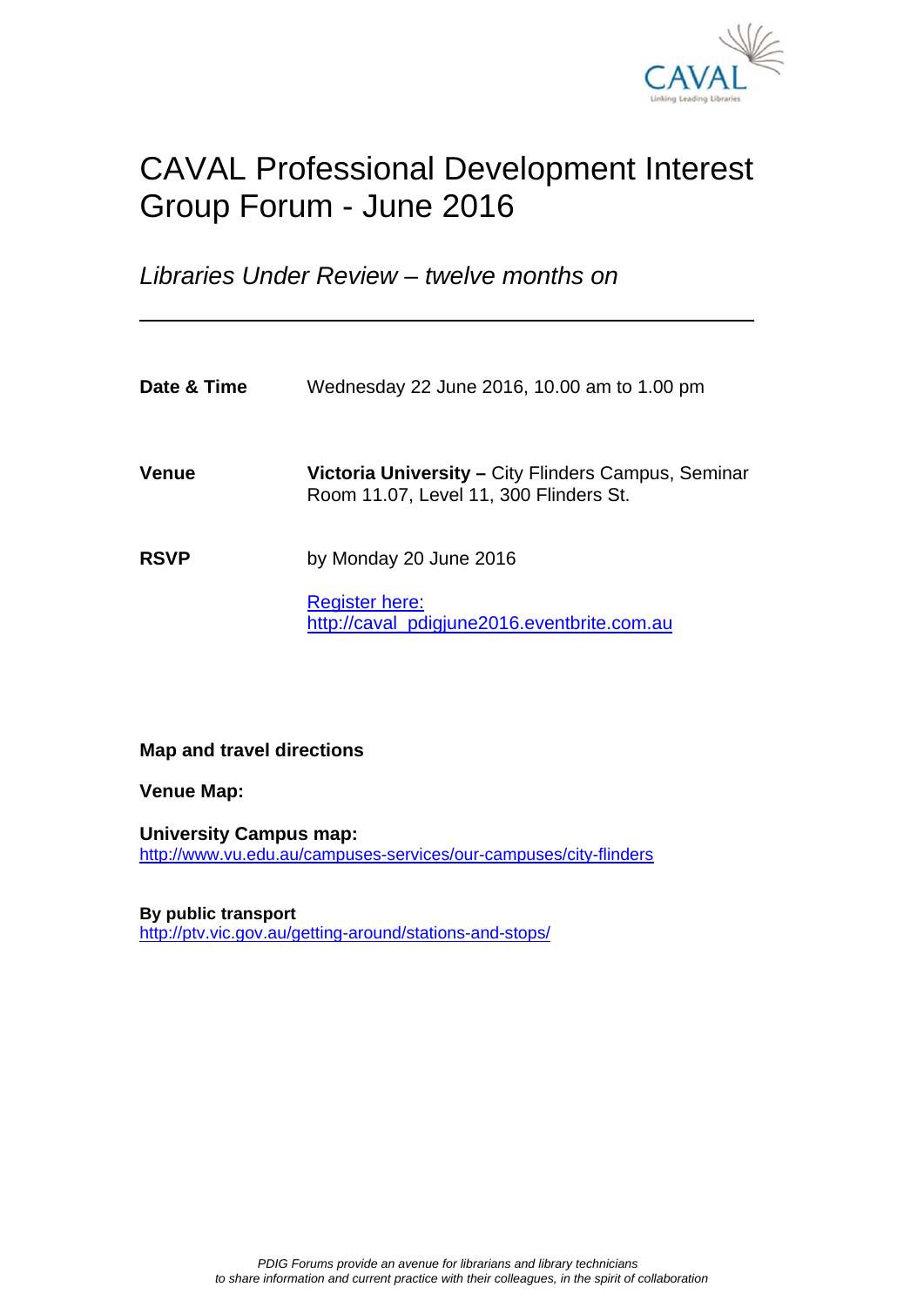

### **CAVAL Professional Development Interest Group Forum**

## Libraries Under Review – twelve months on*.*  4 academic and research libraries share their reflections, challenges and learning

Wednesday  $22<sup>nd</sup>$  June 10.00am - 1.00pm **Victoria University**  City Flinders Campus (Seminar room 11.07, Level 11)

In July 2015, we heard from three academic libraries about the significant changes they had experienced in response to external and internal changes to University strategy and student services - re-positioning library structures, service models and roles. This forum will allow participants to hear how these changes have progressed over the last 12 months.

Presenters will speak about how roles have shifted and evolved the development of strategies to support employees in the workplace during transition, and the ongoing challenges. There will be time for questions and discussion, and morning tea will be provided.

Library staff from all CAVAL member libraries are welcome, particularly those with an interest in professional development and the changing LIS landscape.

### **Program**

| $10.00 - 10.10$ a.m. | <b>Welcome and Introduction</b><br>Sandra Woods - Manager, Library Programs - University of<br>Melbourne Library and Chair of the CAVAL Professional Development<br>(PDIG) Interest Group             |
|----------------------|-------------------------------------------------------------------------------------------------------------------------------------------------------------------------------------------------------|
| 10.10-10.40 a.m.     | 'Emotional Labour' in libraries and the development of<br>strategies to support employees in the workplace during<br>change<br>Garry Potter, Manager Libraries Footscray, Victoria University Library |
| 10.40-11.10 a.m.     | Meet MOM, the Melbourne Operating Model<br>Jenny Ellis, Director, Scholarly Information, University of Melbourne<br>Library                                                                           |
| 11.10-11.45 a.m.     | <b>Morning Tea</b>                                                                                                                                                                                    |
| 11.45-12.15 p.m.     | Library services realigned<br>Wendy Hoyle, Associate Director Library Services, University of<br>Tasmania Library                                                                                     |
| 12.15-12.45 p.m.     | Ask La Trobe - new service partnerships to improve student<br>experience<br>Fiona Salisbury, Deputy Director, Learning and Teaching, La Trobe<br>University Library                                   |
| 12.45-1.00 p.m.      | Finish and wrap up                                                                                                                                                                                    |